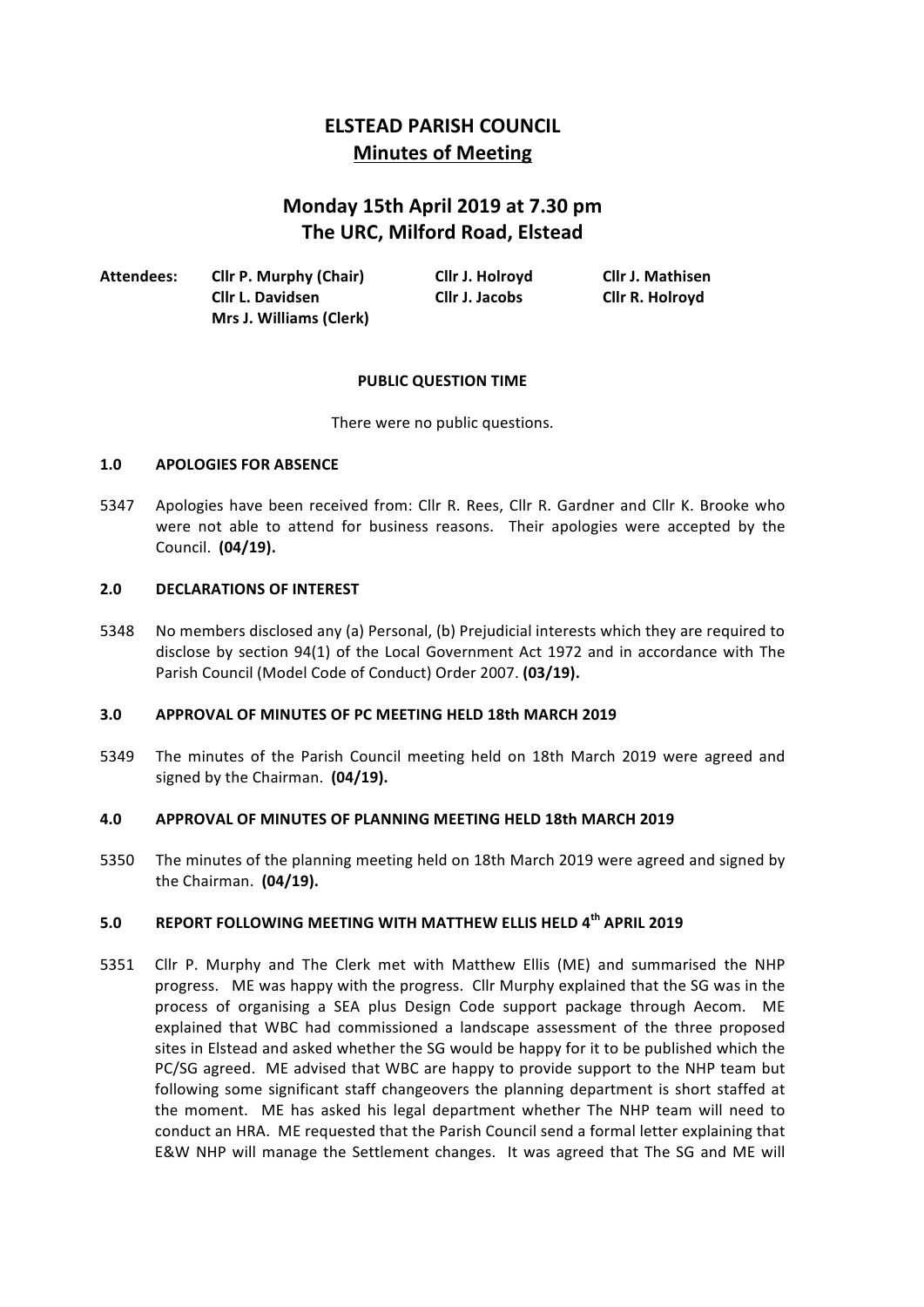arrange another meeting before Regulation 14 is submitted. Cllr Else reminded the PC to inform her when we are meeting with WBC. (04/19). Minute to be removed next month.

# **6.0 REPORT FOLLOWING HUG MEETING HELD 20th MARCH 2019**

5352 Cllr J. Mathisen attended the meeting. It was reported that filming will finish by  $20^{th}$  April. One main issue is the road to the DZ is a tarmacked BW and it needs repairing. However MoD do not own it and SCC will not pay for tarmac repairs on BW's. Cllr Mathisen is following this matter up. At the meeting it was reported that a person had suffered a heart attack whilst on Hankley Common and that it was difficult for emergency vehicles to access the common as some of the gates were locked. It was questioned whether there could be a key code for some of the gates. Landmarc wardens will be patrolling the common. There is a new permissive BW opposite Woolfords Lane. Part of the Elstead-Rodborough cycle route has been strimmed but the surface still remains quite bumpy. (04/19). Minute to be removed next month.

#### **7.0 MATTERS ARISING**

- 5353 Jubilee Rec Train: The Clerk confirmed that the train has been ordered and it is expected to be installed for summer half term. (04/19)
- 5354 FP64: The landowner has applied for a diversion across the field. Jo Porter (SCC Countryside) has drawn up a new plan for the proposed diversion of Footpath 64. SCC met with the landowner who was not happy with the proposals. SCC asking the land owner if the PC can meet with them to discuss the matter. (04/19)
- 5355 There is agreement in principle for a mobile VAS for the Western Village. The Clerk has sent VAS locations to the Western Parish Clerk collating the information (by the Pavilion Thursley Road and on the 30mph part entering the village from Thursley direction). RK has agreed to be trained and training will take place at Frensham on 20.05.19. The Clerk to follow up if additional insurance is required. (04/19).
- 5281 Environmental PIC Monies available. The Clerk has discussed which applications are appropriate with WBC. Cllrs agreed that the Clerk should resubmit an application for the organic waste material collector at the cemetery and for a replacement bench around the oak tree on the Village Green. Cllr J. Else has proposed to assist with the application process and has found out that there is no TPO on the oak tree in question although the village green is washed over as a conservation area. The Clerk has forwarded the application to Cllr J. Else. There is some confusion as Cllr Else suggested applying for CIL for this. The Clerk to resubmit the PIC – WBC has forward a newly designed form. **(04/19).**
- 4961 New NHP support programme with increased funding to £17,000. The Clerk ascertained E&W NHP is eligible to obtain a further  $£2,000$  and will apply for this grant once the next steps are determined and an estimate for works received. (09/18)
- 5356 Sharks floodlights: The PC to draw up a new agreement with the Sharks. The Clerk to action when the floodlights have been purchased. The Clerk to chase the status on whether the floodlights have been purchased. (04/19).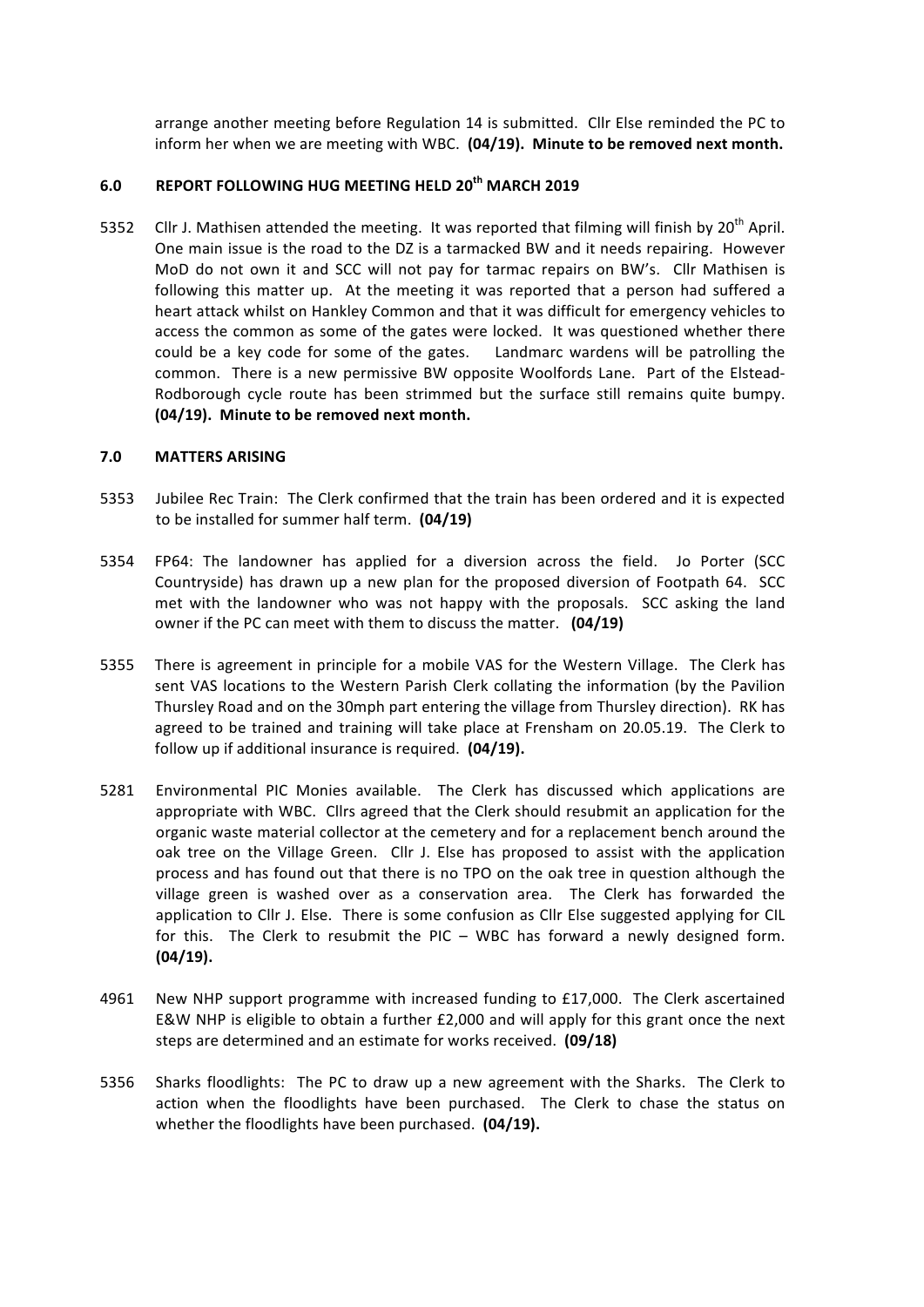- 5357 Sharks floodlights and semi permanent storage: The Sharks have received funding from SCC Members Allocation group and The Clerk has submitted a PIC application to WBC on behalf of the Sharks which is just awaiting one signature before payment is made. Planning has been resubmitted and has subsequently been approved. **(04/19)**
- 5358 Village Green Registration: Following the wooden post that was put up on Church Green it appears as if some of Church Green is unregistered in terms of ownership and none of the Green is registered as common land. Cllrs agreed that the area should be registered as common land. Cllr J. Else and The Clerk have chased WBC as no response has been received since the January meeting. Papers are apparently being drawn up and will be forwarded soon. **(04/19)**
- 5359 The defibrillator at Thursley Road Pavilion was discussed on the village facebook page with residents suggesting that the defibrillator should be sited outside the pavilion and not inside. Concerns had been expressed as to the safety of the defibrillator if it were sited on the outside walls and potential damage from stray balls. Cllr J. Holroyd has met with a second electrician to obtain a comparative quote. A third electrician has declined to quote. **(04/19).**
- 5178 Damaged bench in front of the cricket pavilion needs to be replaced. The Clerk to investigate if the PC can use PIC monies. The Clerk has started to investigate a bench made of recycled materials and not wood. The Clerk is looking at more bench options. **(01/19)**
- 5233 Councillor Murphy and The Clerk met with a consultant who was working on behalf of The Smith's Charity. The Smiths Charity is keen to audit its' beneficiaries. The Consultant explained that some Trustees allocate funds to organisations rather than individuals but she was satisfied with our approach. The consultant explained that we will need to have safeguarding policy and The Clerk has written to the consultant to find out further information as we do not deal directly with the recipients. The consultant said she would forward information. The Clerk has completed the annual return for the Smith's Charity. **(02/19).**
- 5180 The Clerk had circulated the minutes and the proposed budget in advance of the November PC meeting. Councillors are proposing an increase of 50% in the precept to cover finalising the NHP, replacing the train and on-going tree works. Councillors accepted this proposed increase and suggested that this be communicated to residents via an article in the Elstead Village News but in the light of the forthcoming election and the advice from the Clerk in minute 5221 above it was agreed that this should be delayed until after 2 May. (01/19).
- 5360 The Clerk sent a letter to the Inspector opposing Clarions' Housing application for the deregistration of common land. If sufficient objections are received it is likely to go to a Public Inquiry. The Clerk has sent a third objection letter on behalf of EPC within the time constraints. **(04/19).**
- 5285 Ramp at Hope Street / The Fleece: Cllr J. Holroyd has liaised with all parties and all are in agreement. Richard Knight to meet with Paul Tucker and to install ramp and hand rail. The PC has agreed to support this cost. RK waiting for weather to improve so that he can do the work. **(03/19).**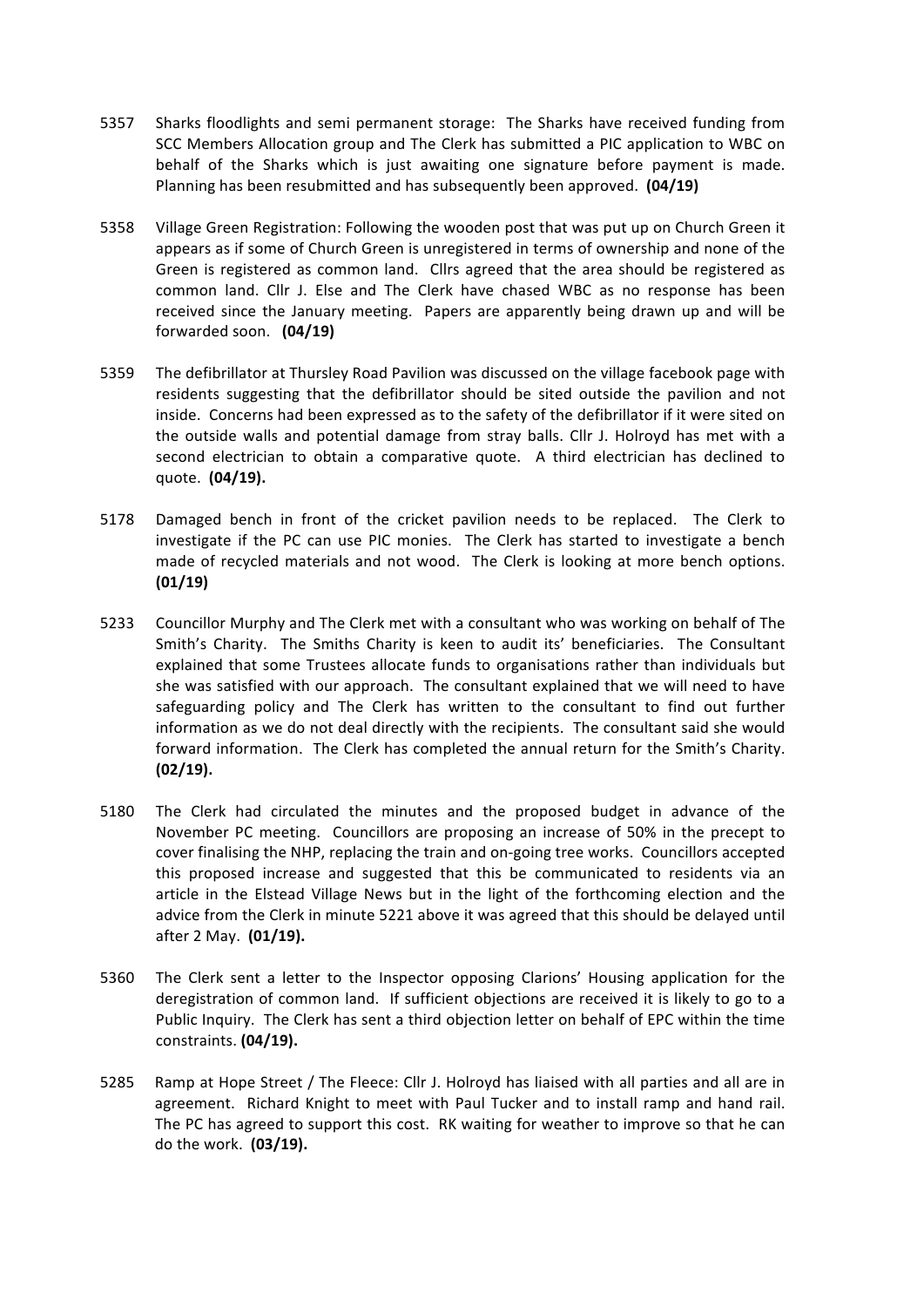- 5286 Online plans: Cllrs are reasonably happy with the online format however some plans are tricky to see. The Clerk to ask WBC if it would still be possible to have large development plans on paper. The online format was reviewed at the Planning meeting on 18.03.19 and Councillors agreed that The Clerk should feedback the need to view existing and proposed views side by side as well as ensuring that online documents are clearly labelled so that when downloaded in meetings that can be accessed more easily. (03/19).
- 5361 A resident raised the issue of the pavement/surface in front of The Spar to the Forge and from Back Lane to Staceys Farm Road. The Clerk and Cllr P. Murphy met with SCC Highways who suggested that it might be able to be rsurfaced using slurry seal. The Clerk to ask Steve Lindsey-Clerk. (04/19).
- 5362 A resident raised the issue of a pedestrian crossing outside the Spar shop. The Clerk and Cllr P. Murphy met with SCC Highways. There are not many options: a crossing cannot be installed without removing a lot of parking and as we are a rurual community the parking restrictions cannot be enforced. (04/19). Minute to be removed next month.
- 5363 Speedwatch: Cllr P. Murphy and The Clerk met with the school to discuss running a speedwatch campaign. The Clerk has contacted SCC Safer Schools and is waiting for the team to send out a proposed timeframe and brief which the Clerk and Cllr Murphy will share with the school. The Clerk has chased Surrey Safer Schools who are waiting to do a safety site assessment before they can approve the campaign. **(04/19)**
- 5292 A resident has reported two surveyors outside St James Church surveying the road as it is due to be resurfaced. The Clerk advised Jack Roberts so that the 'h' bars aren't painted before this work is undertaken however unfortunately the painting work was still carried out. SCC are still not able to confirm when the work will happen however it will not be completed at the same time as either the Tilford Bridge works or the Farnham Road works. (03/19). Minute to be removed next month.
- 5364 The Clerk followed up the damaged railing opposite Fulbrook Lane with SCC. SCC said that they are perusing a claim for the damage and repairs are being programmed by the Follow Up Team. The PC notes that this section of railing still remains unrepaired despite the PC reporting the railing again. (04/19).
- 5295 The Clerk reported surface deterioration on the Shackleford Road to Clarion. Clarion has responded saying that the side of the road in question is SCC Highways responsibility. The Clerk report this to SCC as well as the verge by the Farnham Road junction. SCC will contact the developers to help fund the repairs on the Shackleford Road however there is no point in making any repairs until the heavy traffic has subsided and this will be post completion of the development. (04/19). Minute to be removed next month.
- 5254 Slot Seeding at the Thursley Road Recreation Ground: Cllr P. Murphy met with Elstead Cricket Club (ECC) and Elstead Football Club (EFC) / Sharks as they have raised concerns about the condition of the football pitches. The PC has obtained costs for this work from the  $PC'$ s approved contractor of £1,300. The seeding work is complete and EFC, ECC and the Sharks are going to make a donation towards this work. (04/19). Minute to be removed next month.
- 5365 Rec Signage Increasing numbers of dogs (and horses) have been spotted on the recs. The Clerk also showed cllrs some revised signage which cllrs approved for Thursley Road,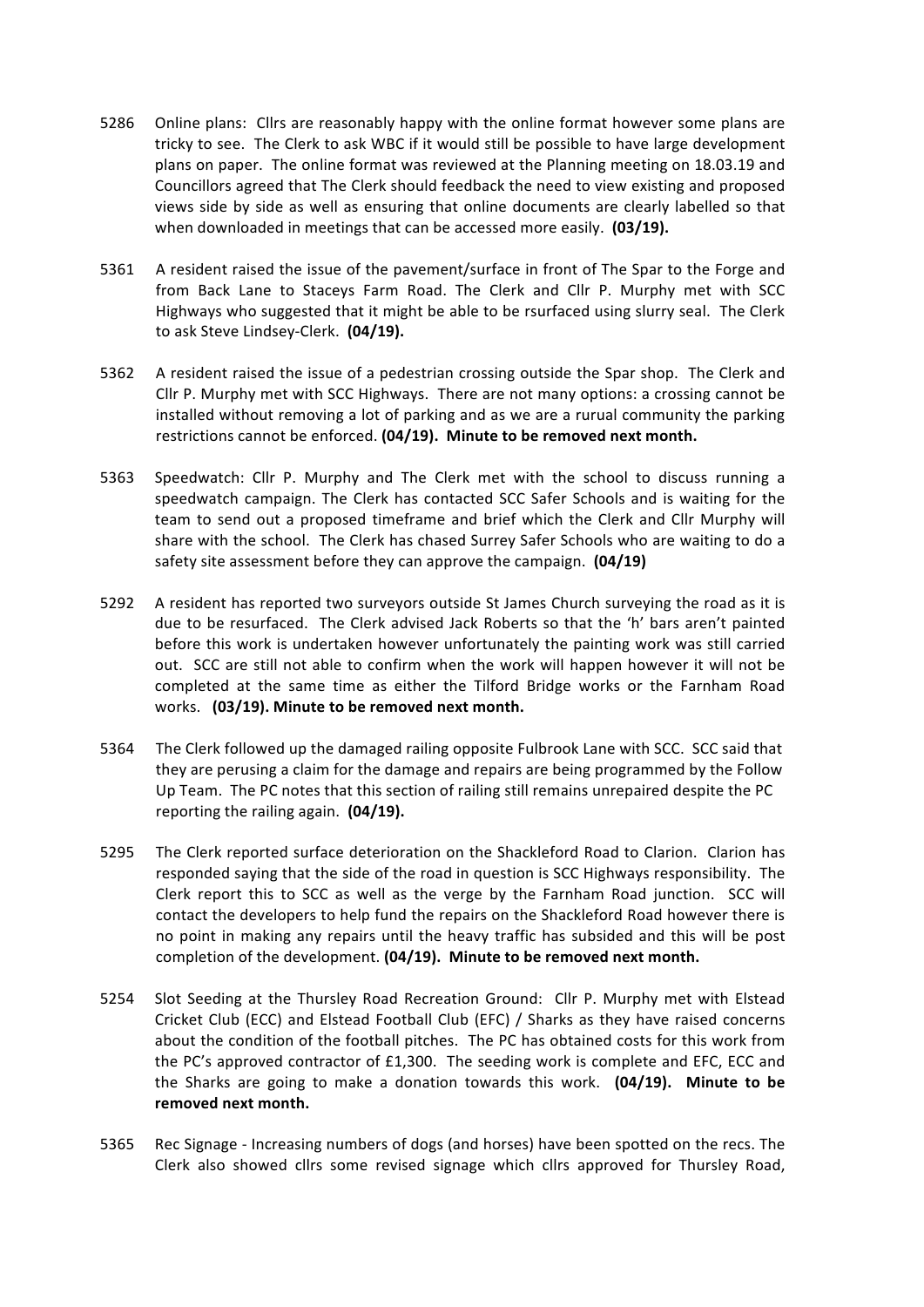Burford Lodge and The Croft recs. The new signage also details that no horses are to be allowed on the recs. All groups that have been contacted by the Clerk have acknowledged the message regarding dogs not being allowed on the rec and have messaged their members and visitors. The Clerk is yet to receive an acknowledgement from the Girls Sharks team. The Clerk has received a reduced quote from Farnham Signs and will secure a comparative quote from Magic Signs. **(04/19)** 

- 5366 Chalice quoted £480 plus VAT for the mini survey on the PC land near Weyfield which seems in line with the previous survey that they undertook for the PC. Councillors approved this amount and The Clerk has arranged the survey which will take place on 26.4.19 at 10.30am. **(04/19)**
- 5313 The Clerk highlighted a disparity between the advice given on trees. NALC suggest that trees should be surveyed every 2 years whereas SCC only survey trees on school land every three years. The Clerk to investigate further. (03/19).
- 5367 The Sharks have approached Cllr Murphy regarding Burford Lodge pitches which need remedial works. Cllr Murphy has suggested that the Sharks FC and Elstead FC (seniors) should create a combined body which would then decide on priorities for football related projects at both recreation grounds. Councillors agreed that this would be the best approach. Sharks would like to nominate the following works: some loam, reseeding and verti-draining which will cost c £3k. Councillors agreed that they would consider part funding this. Tanshire Park have agreed to fund  $£1,500$  for the remedial works. Work has been initiated and hoping now for rain! (04/19). Minute to be removed next month.
- 5368 Cllr L. Davidsen highlighted that there appears to be a number of scrapes at Hankley Common – the scrapes are large, about the size of a football pitch. Cllr J. Mathisen raised this matter at the HUG meeting on 20.03.19 and was informed that this is part of the conservation program of the common. (04/19). Minute to be removed next month.
- 5369 Cllr J. Mathisen to question at the HUG Meeting why there has been such extensive work undertaken just off the military road. The newly widened and improved route is a fire access. There was a recent fire on Elstead Common and it was difficult to get emergency vehicles to the location. (04/19). Minute to be removed next month.
- 5370 Honeypot Antiques: The PC has been copied into correspondence regarding the Honeypot Antiques development. Elsemore have registered their business in the retail unit which is contrary to the planning consent given to the development. Cllr D. Else has forwarded this to the WBC planning enforcement team who will look into this issue. It has been assumed that this office is a temporary measure until all the units have been sold. (04/19). Minute to be removed next month.
- 5371 At the end of February it came to the Council's attention that St James CofE School Elstead was planning to open a pre school in September 2019. Following a lot of discussion and correspondence, a letter has been received from the Co Chair of governors and head teacher on 15.4.19 regarding the provision of pre school education at St James School. The school confirms it will not be setting up a pre school in September 2019 however the school will continue to explore alternative uses for the Children's Centre, monitor the sustainability of local early years childcare provision, and gather data through their Strategic Plan consultation in the Summer Term, so as to inform any future decisions on nursery provision. The PC responded to the letter explaining that it was pleased with the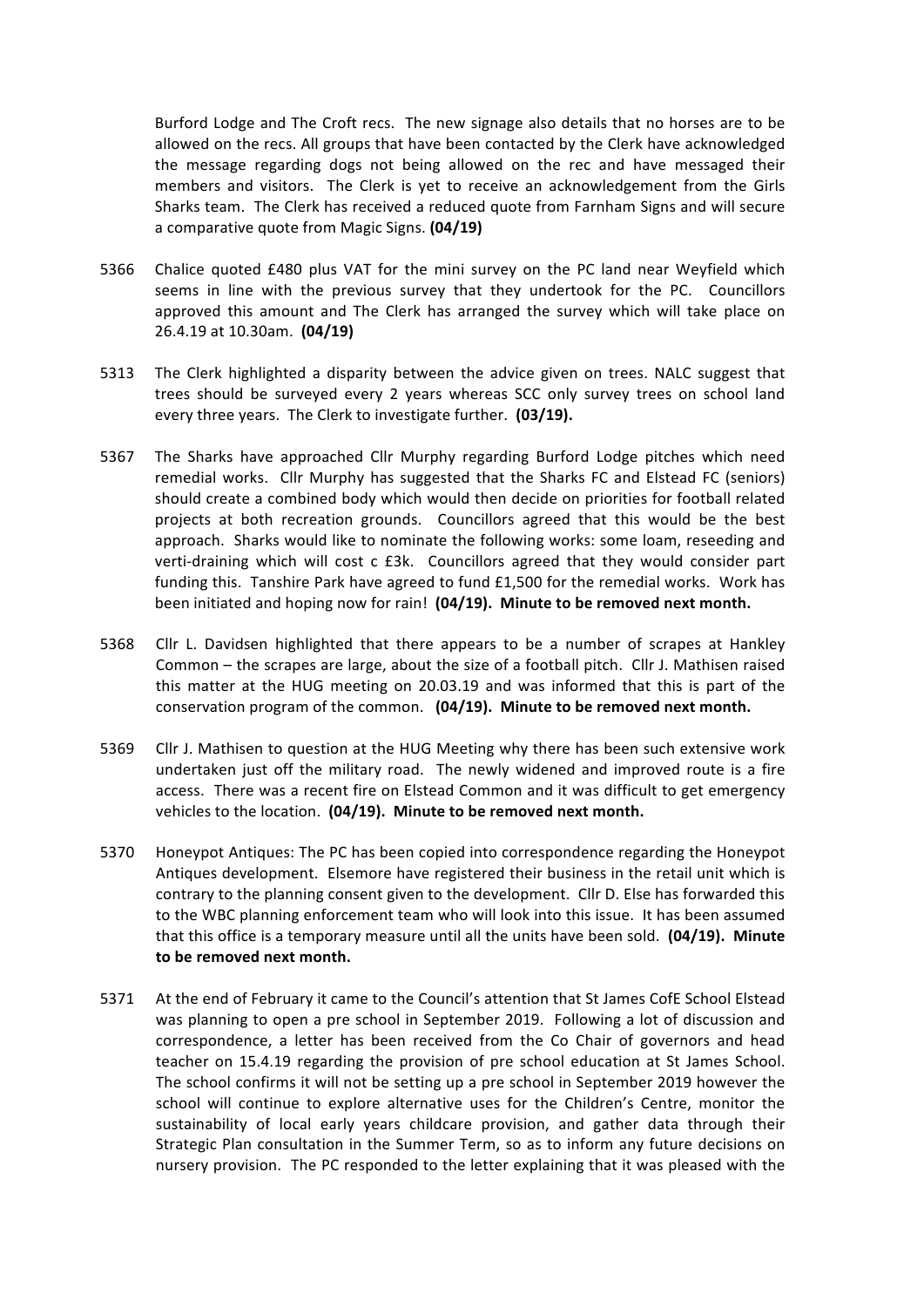School's decision not to open a pre-school provision which could well have prejudiced the viability of the two existing pre-schools and also of the village hall, as well as causing significant additional traffic congestion outside St James School. The PC also requested that the school consult with the PC and nurseries first if it decides to revisit this matter. **(04/19).** Minute to be removed next month.

- 5372 Rec Signs: Previously signs costs £60 each however Farnham Signs have confirmed they will only charge £380. The Clerk to obtain another quote. (04/19).
- 5270 A resident asked the PC if there was any update to the path improvement by Back Lane. The Clerk to follow up with Cllr J Else who has been liaising with WBC on this matter. **(03/19)**
- 5373 A resident advised the PC that the street nameplate for Broomfield had rotted and fallen over. The Clerk reported to WBC who have confirmed they will replace it. (04/19). **Minute to be removed next month.**

#### **8.0 WBC UPDATE**

- 5374 Honeypot House development: Cllr D. Else has checked and the house is not being built in accordance with the agreed planning consent in that the layout and roofline have been altered without permission. Cllr D. Else has alerted enforcement. **(04/19).**
- 5375 Pangs Lodge: Cllr J. Else reported that it is still laid out as a restaurant on the ground floor and is getting ready to open as a coffee shop. (04/19).
- 5376 Fence by field by Triangle: Cllr J. Else reported that enforcement are investigating whether the fence is fronting a highway. It might take longer to look into as staffing levels are low at WBC. (04/19).
- 5377 Easter refuse collections: Cllr J. Else reported that refuse collections would continue over Easter. There have ben some delays recently due to issues with the lorries - Veolia's contract is coming to an end and they are not investing in their lorries. (04/19). Minute to be removed next month.
- 5378 Grass Contract: Glendale have been re-awarded the grass cutting contract. **(04/19). Minute to be removed next month.**
- 5379 Travellers have been reported at Guildford Park and Ride. (04/19). Minute to be removed next month.

#### **9.0 SCC UPDATE**

- 4790 Jubilee Park train: SCC might be able to provide a small amount of funding towards this via the standard application process. (05/18).
- 5380 Road resurfacing: SCC are still unable to confirm a date for the Thursley Road resurfacing but Cllr Harmer said that the work is included in the 2018/9 highways budget. The B3001 resurfacing (The Mill to the edge of Farnham) - some work undertaken and the remainder of work will be completed 23.4.19. (04/19). Minute to be removed next month.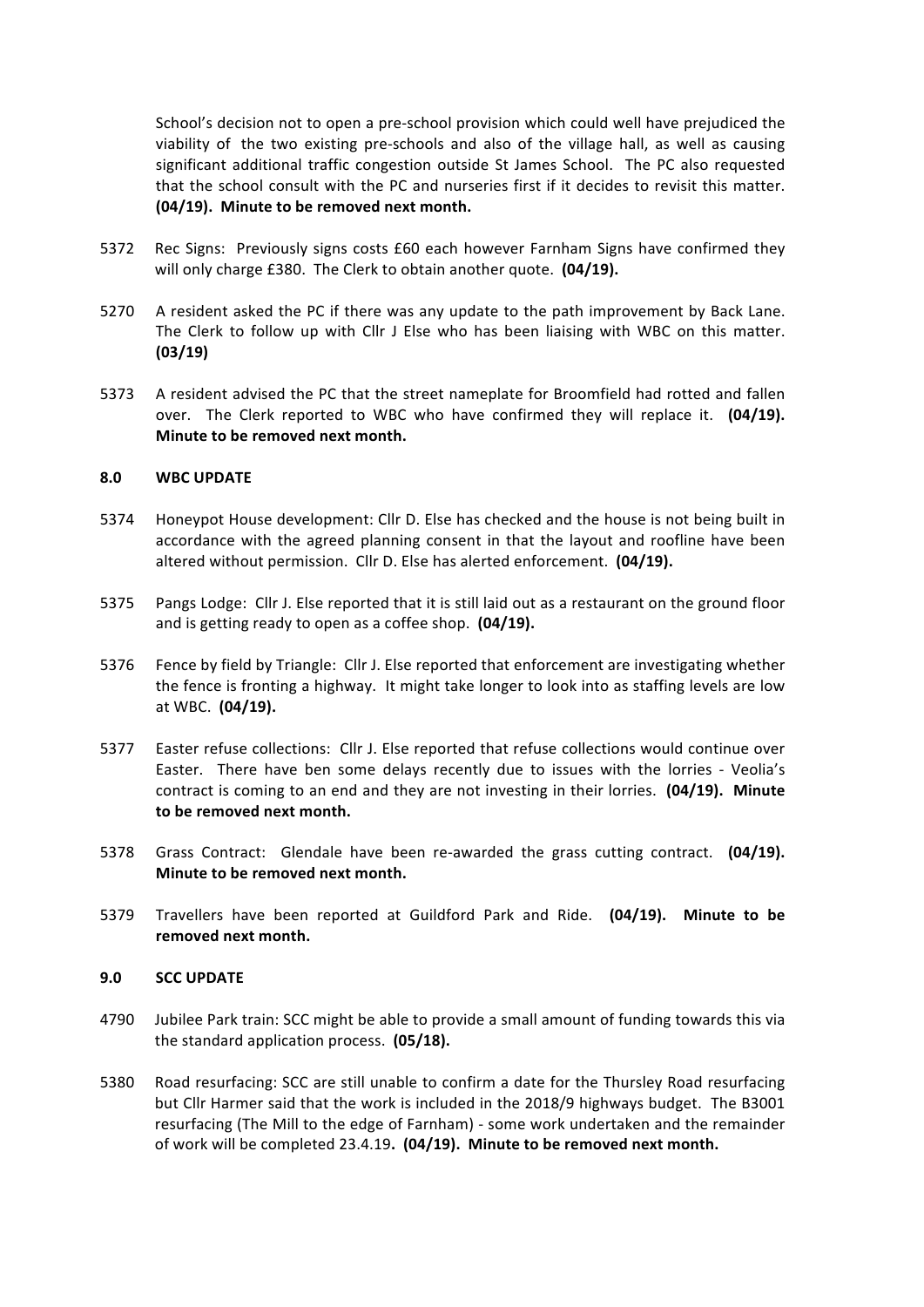- 5381 BW113: Repairs to the stretch from The Hookley Lane end have started and should be completed within a week. (04/19). Minute to be removed next month.
- 5382 There was a discussion regarding the ownership of the land outside Lex Farm. Cllr D. Harmer confirmed that the land outside Lex Farm is owned by SCC. If a collection of residents wishes to beautify SCC land they may apply for a license fee  $(cE79.56) -$  the usual highway maintenance rules apply. (04/19). Minute to be removed next month.
- 5305 Councillors discussed the current state of the triangle by The Shackleford/Milford Road. Cllr D. Harmer advised that the PC should discuss this matter with planning enforcement. **(03/19).** Minute to be removed next month.
- 5383 The mobile VAS has arrived and training will take place on 20.5.19. **(04.19). Minute to be** removed next month.

#### **10.0 NEIGHBOURHOOD PLAN UPDATE**

- 5306 Site availability: NHP SG meeting: members of the steering group met on 04.03.19. It was a very positive meeting. Steering group members have agreed to take back site allocations. As a result the Clerk has written to landowners asking them to confirm if their sites are still available and to understand their size and boundaries. All three landowners have written back confirming that their land is still available. (04/19). Minute to be removed next month.
- 5384 CIL-Funded projects: It was agreed that CIL-funded projects will now be listed as an appendix to the NHP and given the title Infrastructure Delivery Plan which will enable projects to be updated more easily. The Village Design Statement will also treated in this way. (04/19). Minute to be removed next month.
- 5385 Traffic Survey: The Steering group agreed that it would be advisable to conduct a traffic survey. The traffic survey was scheduled for 26.4.19 but The Clerk to ask JES to push it back due to the on-going road works and further road works scheduled for the Milford end of the village. **(04/19)**
- 5386 AECOM Support: Following Nexus' advice. The Steering Group has applied to Locality for free technical support on a number of items. Locality have approved the application for free technical support covering a) SEA and b) Design codes/masterplanning support, the latter will confirmed at the end of April. Cllr P. Murphy and The Clerk to have an initial telephone call with AECOM. **(04/19)**
- 5387 NHP Redraft: At the meeting held on 25.03 it was agreed that Nexus will re order the NHP. Nexus have also proposed that we should include greens, recs, Lex farm verge and triangle as well as Bonfire Hill under GSD. The next NHP SG meeting will be held on 29.04.19. **(04/19).**
- 5388 Housing Needs Survey: the first draft of the survey has been reviewed and the final report is due by the middle of April. The report highlights the fact that sufficient affordable housing needs are covered by the Weyburn allocation and that the most marked need is for quality properties for people to downsize to. The Clerk to forward a copy of the final report to Cllrs J and D Else. **(04/19)**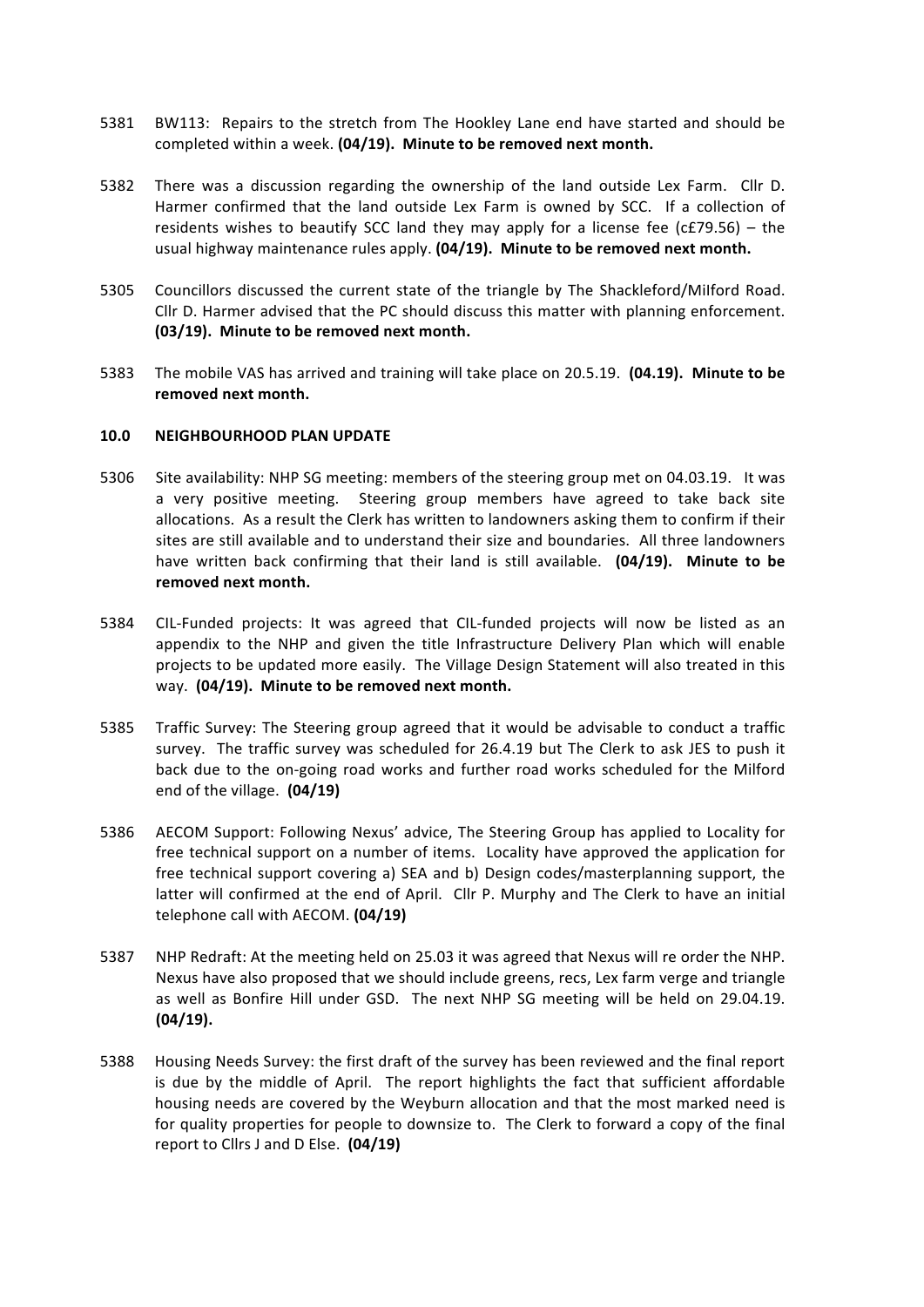5389 Purdah: The Clerk to liaise with Robin Taylor if there are queries regarding 'purdah' and how it might affect NHP progress and communication with the wider community. No communication was required during this period. **(04/19). Minute to be removed next month.**

#### **11.0 OUR ELSTEAD**

- 5390 Litter Pick: On March  $30<sup>th</sup>$  a litter pick was arranged as part of the Great British Spring Clean. 14 volunteers attended the morning session and 11 attended the afternoon session. The school participated in its own litter pick on  $1<sup>st</sup>$  April. Volunteers collected 50 bags of rubbish. A further litter pick will be arranged for 4-6 weeks time.
- 5391 Planters: and litter. Three people have come forward to sponsor the three planters for the village green. The logo on the planters must not be very big and positioning of the planters needs to be thought through so it will not impede the marathon registration on the green – Cllr Mathisen to liaise with Martyn Lass regarding this. The Clerk to ask if the PC insurance covers the planters. (04/19)

#### **12.0 REVIEW OF RENTS FY19/20**

5392 Councillors agreed to the following charges for 2019/2020: Elstead Village Tennis Courts - annual 3% increase. New rate for June 2019: £1,748.36. EVAA  $-$  remains at  $£200$ Burford Lodge Pavilion – no rent charge but Sharks to pay utility charges. Village Handyperson hourly rate increase to £22. **(04/19).** Minute to be removed next month.

5393 Backland Rent: The Clerk to ask Pelhams if the tenant wishes to renew the contract for a further year. The Clerk to ask Pelhams whether the rent should be reviewed. Cllrs are happy with the rent at the rate that it is currently set as it was increased last year. **(04/19)** 

# **13.0 REVIEW OF CEMETERY CHARGES FY19/20**

5394 Councillors agreed to a 5% increase on cemetery charges. This is the first increase for three years. Woolfords Lane Cemetery is not expensive compared to other similar cemeteries. (04/19) Minute to be removed next month.

# **14.0 HELP IN ELSTEAD – REQUEST FOR SUPPORT**

5395 HiE have requested support to help with the purchase of a new wheelchair for clients and financial help attending hospital appointments in London. Concillors agreed that HiE offers a valuable service to Elstead Residents and resolved that they should receive £750. **(04/19).** Minute to be removed next month.

#### 15.0 DEFIBRILLATOR INSTALLATION COST APPROVAL

5396 A second electrician has quoted to install the defibrillator outside. He has said that there is no need to fit a surge control therefore his quote is  $£135 + VA$ . The electrcian has experience of installing defibrillators externally. Councillors approved this quote. A third electrician failed to quote. The Clerk  $/$  Cllr J. Holroyd to arrange for the work to proceed. **(04/19).**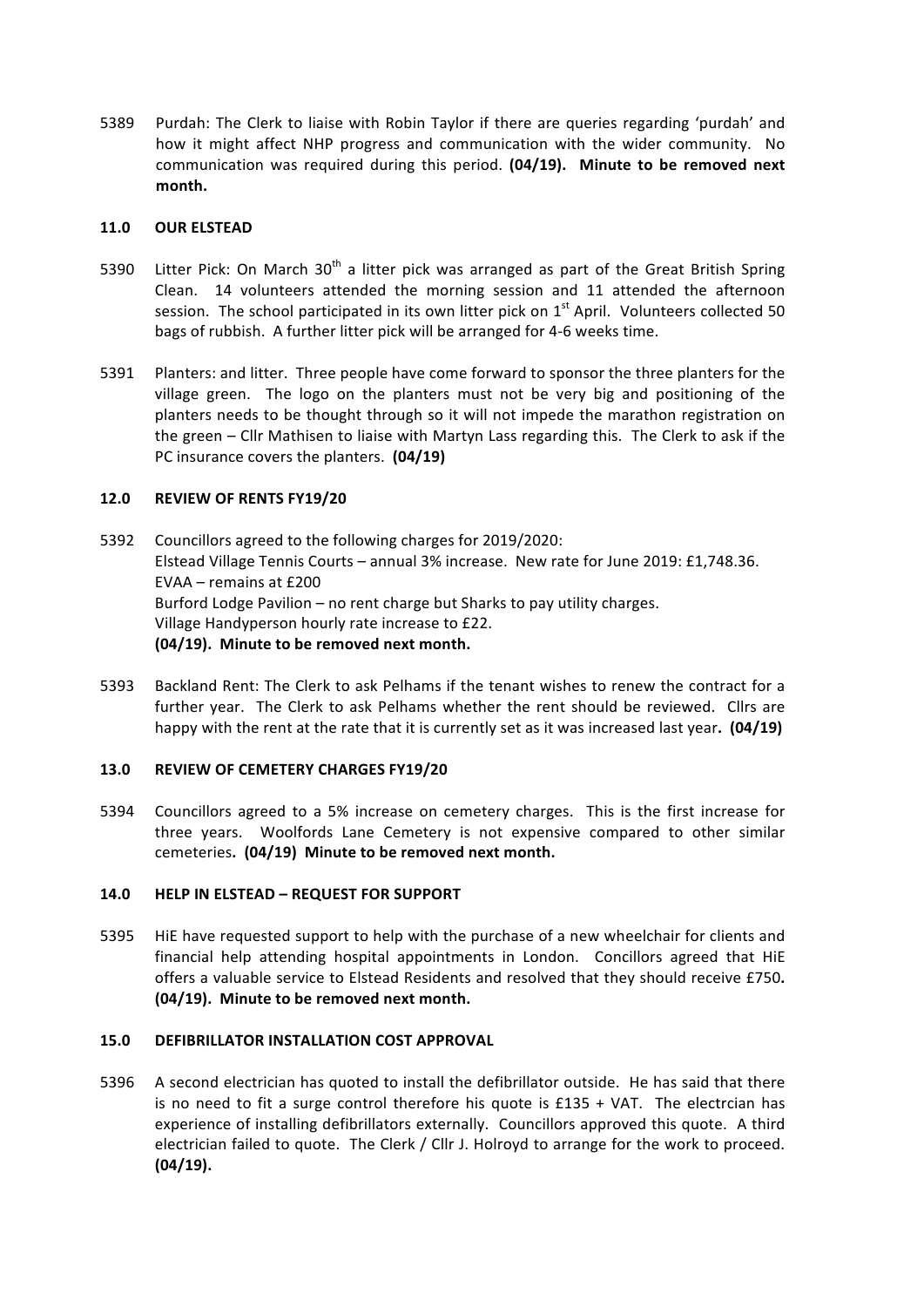#### **16.0 ANNUAL REPORT**

5397 A draft of the annual report had been circulated in advance of the meeting. Cllrs had read the copy and asked for more detail on the following: precept increase, new play equipment costs and cost of tree surveys / tree works. The Clerk to include financial details and a final draft to be circulated. (04/19).

# **17.0 ANNUAL ASSEMBLY**

5398 Councillors discussed that they would like to change the format of the Annual Assembly to be more focused on talks given by a variety of village organisations. The Clerk to invite a cross section of groups. Cllrs agreed to holding the Assembly on 12<sup>th</sup> June. (04/19).

#### **18.0 ANNUAL REVIEW AND SIGN FIXED ASSETS REGISTER**

5399 Councillors confirmed that the Fixed Asset Register was correct and the register was signed by The Chairman. (04/19) Minute to be removed next month.

#### **19.0 REPORTS AND CORRESPONDENCE**

- 5400 An email was received from a resident concerned about the high levels of speed through the village especially at the Milford Road end of the Elstead. Councillors are very sympathetic to the issue of speeding traffic through the village however unfortunately the question of enforcement does not fall into the PC remit. The Clerk to write to the resident and suggest that they contact the Chief Constable and Police and Crime Commissioner. (04/19). Minute to be removed next month.
- 5401 An email was received regarding vehicles being 'stored' on Bonfire Hill. The Clerk to write to the agents. **(04/19).**
- 5402 The Chairman and Clerk observed that a new vehicular gate had been placed at the rear of a garden at Burford Lea opening out onto The Burford Lodge rec access. The Clerk has written to the resident explaining that this is a private road and that the PC has not given permission for vehicular access to the rec approach. (04/19). Minute to be removed next **month.**
- 5403 The Chairman and Clerk visited The Croft and became aware of a lot of environmental waste that had been dumped in Croft 2. Additionally rubbish bins have not been emptied by Veolia. The Clerk contacted the agents for Croft 2 and Veolia. The agents will deal with the waste. Veolia will now empty the village bins on a Monday and Friday which should hopefully alleviate the problem. (04/19). Minute to be removed next month.
- 5404 A post on facebook complained that a slippery substance had been sprayed on the slide at Burford Lodge Rec. The Clerk checked the slide and all appeared to be in order. (04/19). **Minute to be removed next month.**
- 5405 The Clerk noticed that some damaged items (e.g. radiator, damaged wall insufficiently fenced off with heras tape etc) were being stored outside the warden's office at Springfield. The Clerk wrote to Cllr J. Else who has reported this to the housing team at WBC. (04/19). Minute to be removed next month.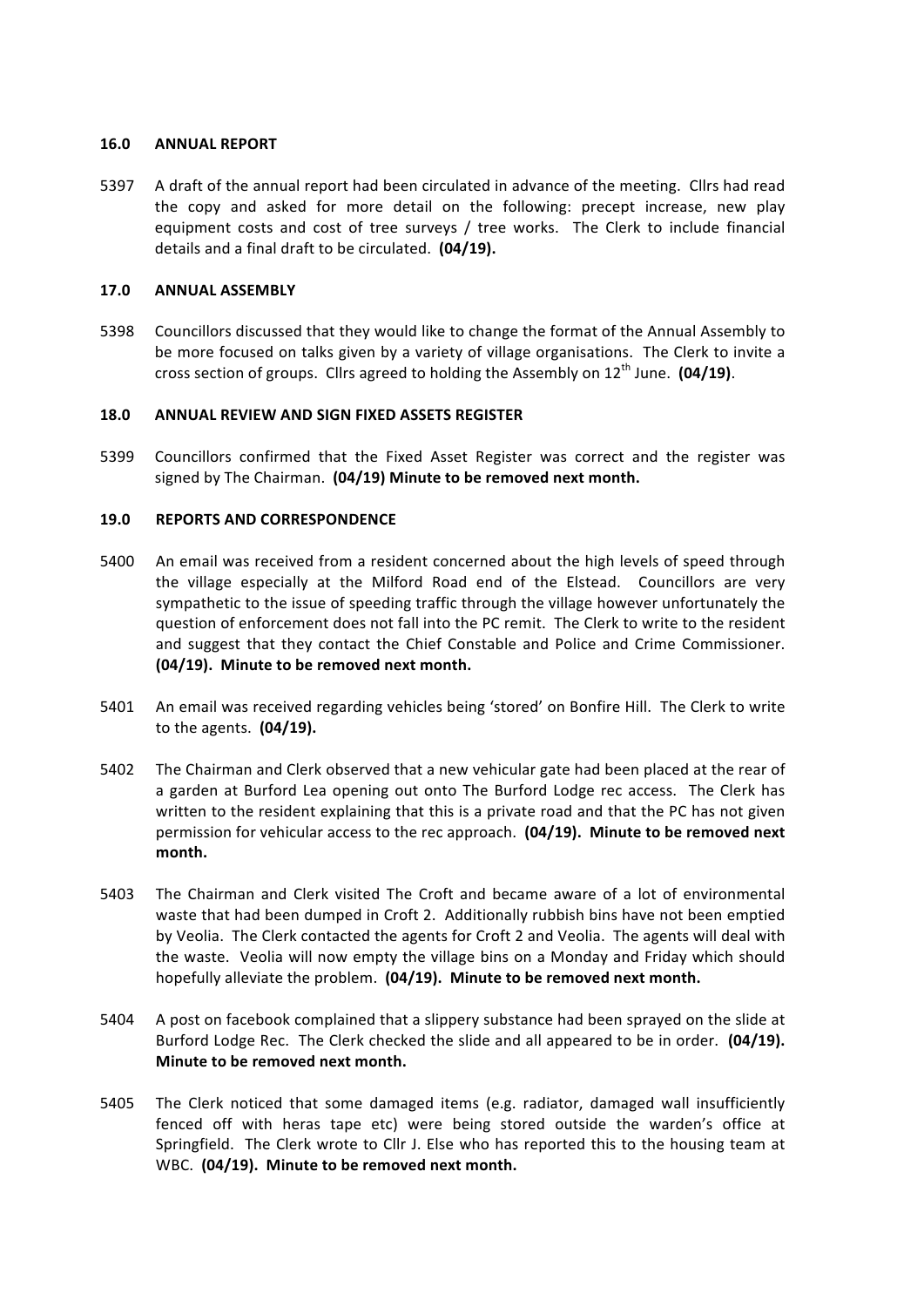- 5406 The Sharks contacted the PC to ask for permission to treat the mole problem at Burford Lodge Rec. The Clerk explained that a lot of research has already been undertaken and that there is not an effective way to deal with moles. The Sharks to proceed with the Mole treatment at their own expense. (04/19). Minute to be removed next month.
- 5407 A letter was received from a resident who would like to be considered as a tenant for the Backland Field should the field become available. The Clerk will liaise with Pelhams as noted in agenda item 12. (04/19) Minute to be removed next month.
- 5408 An email request was received from Waverley regarding cashpoints a number of ATM's have closed and Waverley are keeping a register of where they are. The Clerk responded. **(04/19).** Minute to be removed next month.
- 5409 Two emails were received asking about the cemeteries in Elstead. The Clerk has responded. (04.19). Minute to be removed next month.
- 5410 Cllr P. Murphy reported a diseased birch however it was determined that it did not to be felled as it was +4m from the power line. (04/19). Minute to be removed next month.
- 5411 Press releases: Foodwaste campaign, candidates announced in local election, don't let your spring clean harm the environment, updated Waverley code of conduct. (04/19). **Minute to be removed next month.**

#### **20.0 ACCOUNTS FOR PAYMENT APRIL 2019**

5412 The following accounts for April were presented for payment, duly authorised and cheques signed:

| Payee                   | Cheque no | <b>Purpose</b>                        | Amount    |
|-------------------------|-----------|---------------------------------------|-----------|
| Juliet Williams         | 3913      | Working from home and travel expenses | £779.35   |
| <b>Richard Knight</b>   | 3914      | Maintenance                           | £183.45   |
| <b>Nexus Consulting</b> | 3915      | On-going work on NHP                  | £3,300.00 |
| Maxwell                 | 3916      | <b>Salary Preparation</b>             | £72.00    |
| Help in Elstead         | 3917      | Donation                              | £750.00   |
|                         |           |                                       |           |
|                         |           |                                       |           |
|                         |           |                                       | £5,084.80 |

# **ACCOUNTS FOR PAYMENT - April 2019**

#### **22.0 MATTERS RAISED BY MEMBERS**

5414 The Clerk to write Bilmeir asking for Our Elstead projects to be considered for financial support. (04/19).